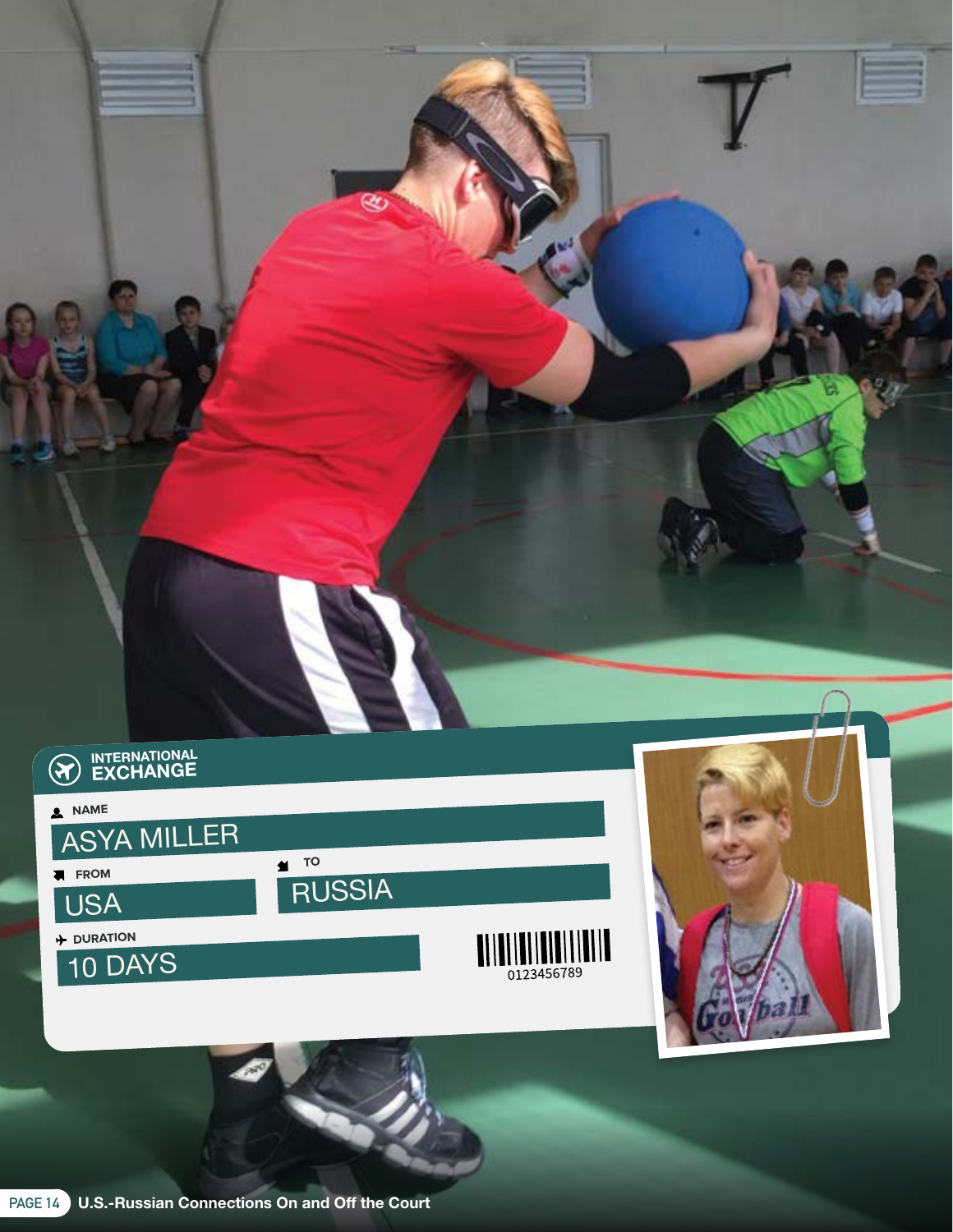## **USA–Russian Connections On and Off the Court**

As a blind Paralympic athlete and coach, Asya Miller is no stranger to international travel. And yet her journey to Russia as part of the U.S. Embassy Moscow and U.S. Department of State's SportsUnited exchange program would be different. For the first time, Asya and other U.S. athletes were traveling, not to compete, but to educate. Rather than bringing home the gold, their mission was to teach coaches and athletes, and to introduce goalball to both sighted and blind students in Moscow.

"The sport of goalball brings a lot of people together, and you can find people who have other things in common with you, whether it is an eye condition or being competitive."

Although Russia has a national goalball team, most of the schools that Asya and the other participants visited were new to the sport and were excited to have a goalball demonstration and to participate in skill building activities. In goalball, players wear eyeshades to block out sight or light, so they must listen for the bells inside the ball that sound when in motion. Much like soccer, the idea is to score in the other team's goal. The ball is thrown at a goal at the opposing team's end of the court while the defenders dive to block the ball with their bodies.

"We were trying to teach the kids how to play without being able to speak their language. We just needed the interpreter in the very beginning to tell them to follow us, and then I learned the words for left and right. I'd dive on the floor and all the kids would dive in the same direction. It was fun"

Local logistics and interpreters were arranged through a partnership between the United States Association of Blind Athletes and two Russian non-governmental organizations, Perspektiva and PH International. Getting to Russia was easy for Asya and others in the SportsUnited group who are used to traveling internationally. While some participants traveled with a cane, Asya just packs a monocular in case she needs to read a sign far away, and she uses a magnifier application on her phone that allows her to take a photo and enlarge it.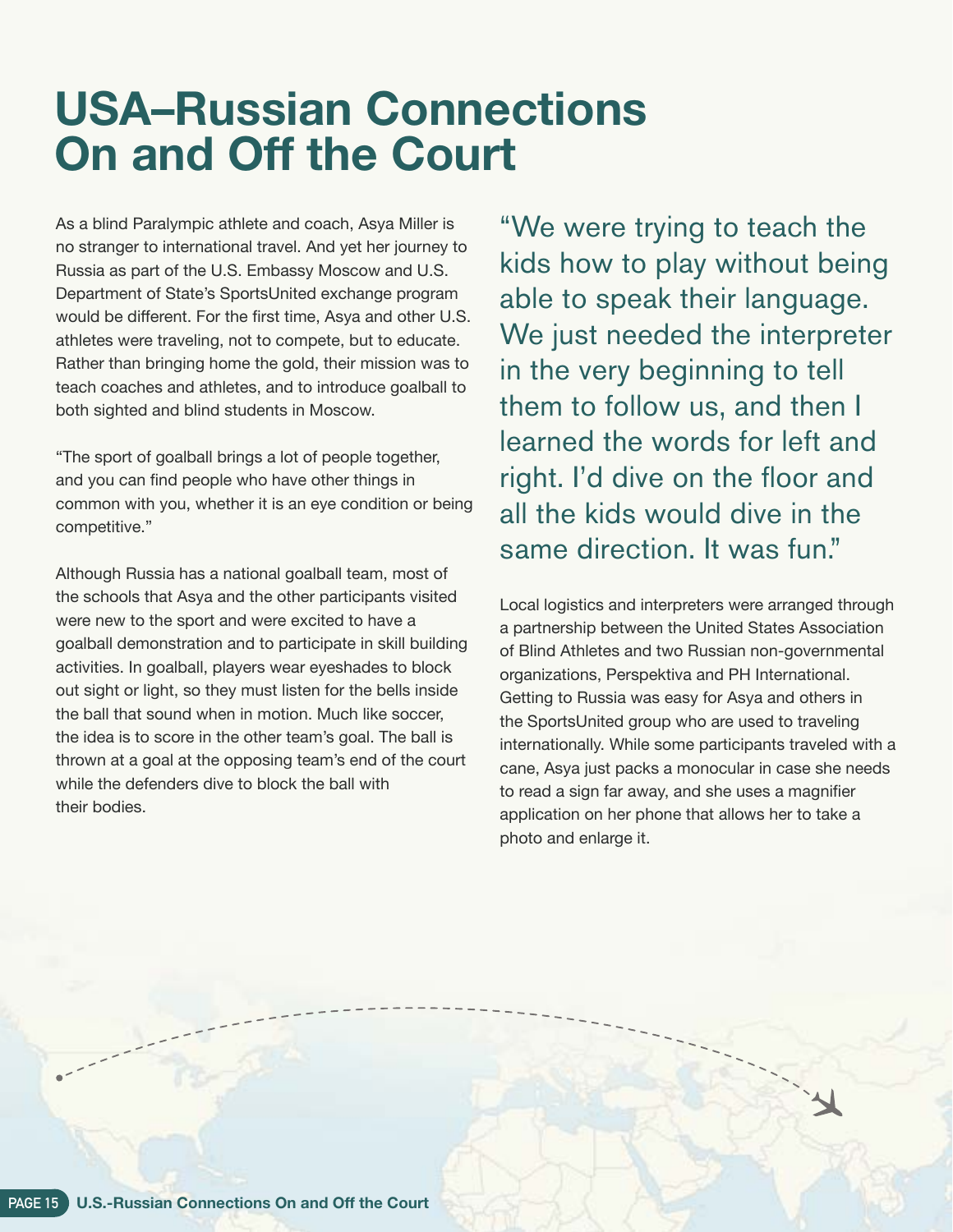